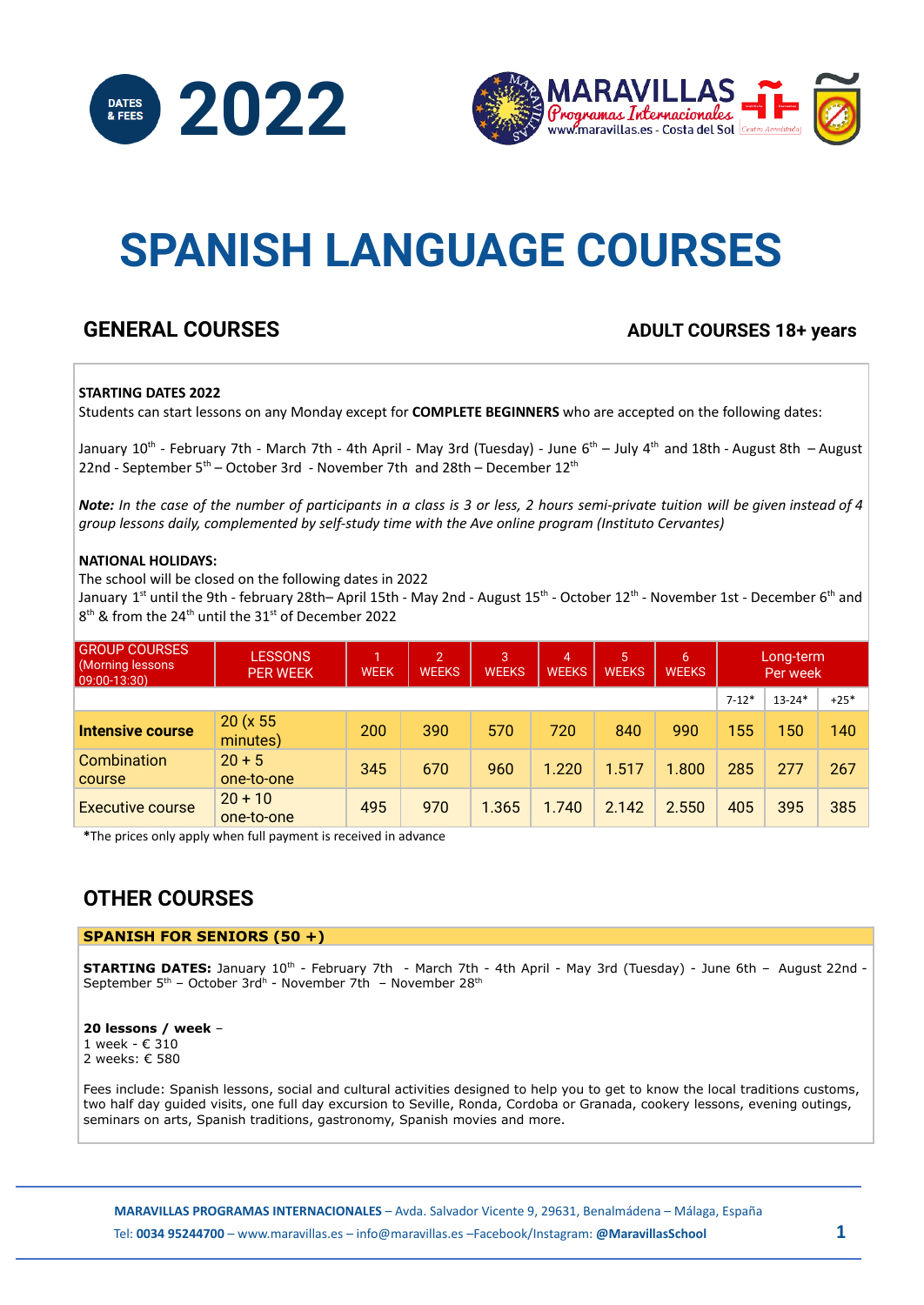

**TEACHER TRAINING**



#### **Introductory course** This course is designed for people interested in dedicating themselves professionally to teaching Spanish, or novice teachers who do not have a solid background and who want to deal with the concepts of teaching, methodology, resources, level assessment, etc **2-week sessions. DATES:** From Monday 27th June to Friday 9th July From Monday 9th August to Friday 20 August **20 lessons + 5 lessons with a tutor / week** 2 weeks: € 540 **Refresher Course** This course is designed for experienced non-native teachers who want to brush up on their language skills, catch up on the latest trends and tools and practise different teaching approaches and methods. The courses provide opportunities for discussion and the sharing of ideas with colleagues from different European countries **2-week session DATES:** From Monday 12th July to Friday 23rd July From Monday 26th July to Friday 6th August **20 lessons + 5 lesson with a tutor/ week** 2 weeks € 540

#### **SIELE EXAM Preparation course**

**SIELE** is the **Servicio Internacional de Evaluación de la Lengua Española** which certifies electronically the command of the Spanish language proficiency for **students and professionals.**

SIELE certifies the degree of proficiency for the Spanish language with four tests: **Reading and Listening comprehension, Written expression and interaction and Spoken expression and interaction;** the exam also takes as a reference the levels established by the *Common European Framework of Reference for Languages (CEFR).*

Our SIELE preparation courses are based on our **INTENSIVE COURSE** (group course 20 lessons / week) + **5 private lessons per week** specially designed to prepare the exam. Starting every Monday 2-week sessions

Exams: SIELE GLOBAL - Every Friday

| Intensive course 40 hours                      | € 390 |
|------------------------------------------------|-------|
| Siele preparation course 10 one-to-one lessons | € 300 |
| Exam fees not included                         |       |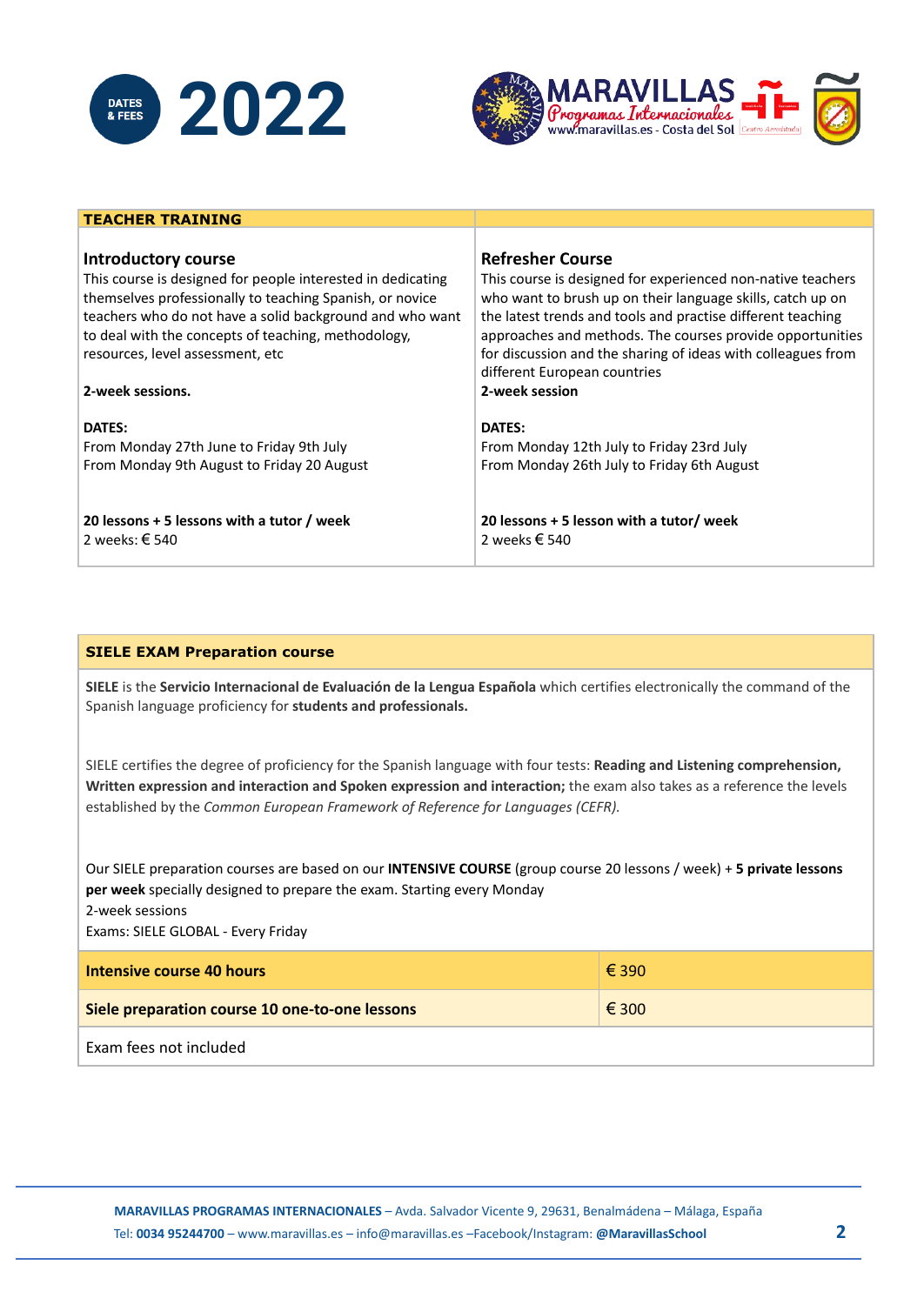



#### **SUMMER PACKAGE FOR ADULT STUDENTS**

**Start dates for all levels:** starting every Monday from the 27th of June to the 13th of August 2022

#### **Package program inclusive of:**

- Spanish Intensive course, 20 lessons weekly
- Registration fees, school material, textbook & Diploma at the end of the course

#### **Weekly activity program:**

- One half day guided visit per week, including transportation and entrance fees to monuments (sightseeing tour of Malaga, or Mijas or Marbella or Antequera)
- One half day visit to a wine cellar or to a Tropical fruit farm or to the "caminito del rey".
- one full day excursion per week, (Saturdays) including guide, transportation, and entrance fees to monuments (Seville, Cordoba, Granada, or Ronda will be in the planning)
- Cultural seminars at the school, in the afternoon
- One activity with a teacher: either a tapa tour in town or a cooking lesson, a flamenco dance lesson and more
- Return transfer from/to Málaga airport by private car.

**FEES 2022:** 1 week: **€ 430**, 2 weeks: **€ 780**

#### **D.E.L.E. EXAMINATION – PREPARATORY COURSES**

Our DELE preparation courses are based on our **INTENSIVE COURSE** (group course 20 lessons / week) + **10 extra hours weekly** in a course specially designed to prepare the exam in a mini-group.

#### **DELE EXAM Preparation course 20 hours**

As an official examination center for the Instituto Cervantes, students can choose our school to take the DELE exam. Exam fees vary according to the level chosen. The exams take place in April, May, July, October and November. Please ask for exact 2022 dates for your level.

#### **STARTING DATES:**

To be confirmed

| Intensive course - 2 weeks                | 40 hours | € 390          |
|-------------------------------------------|----------|----------------|
| Dele preparation course - 2 weeks B1 / B2 | 20 hours | $\epsilon$ 212 |
| Dele preparation course - 2 weeks A2      | 20 hours | $\epsilon$ 200 |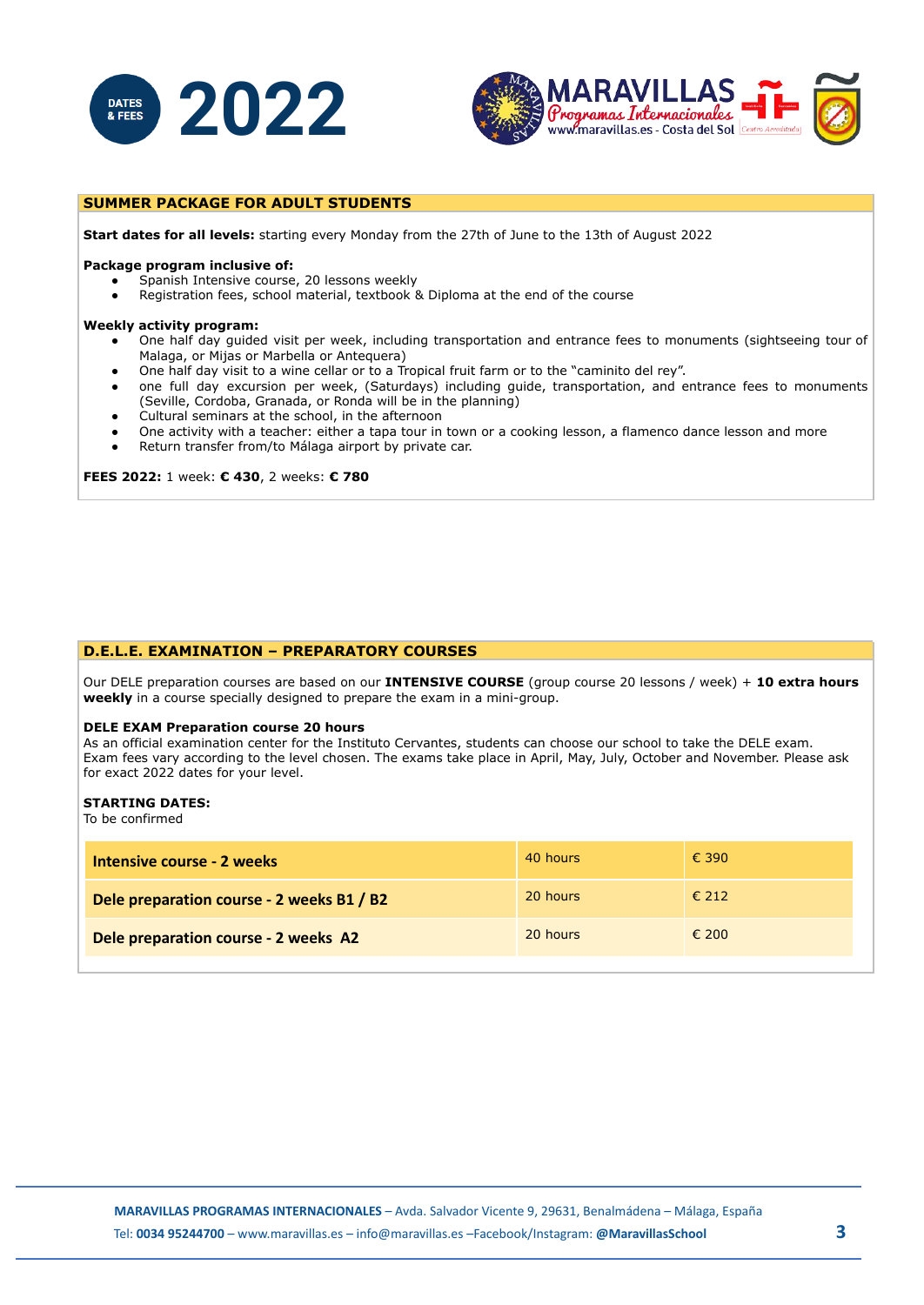



#### **SUMMER COURSES FOR YOUNG ADULTS 18 to 22 years**

Starting dates: every Monday from June 6<sup>th</sup> until August 28th 2022 Last start date: August 22<sup>th</sup> – one week only

#### **Package program inclusive of:**

- Spanish Intensive course, 20 lessons weekly
- School material, text book and Diploma at the end of the course
- Activity program: one half day guided visit, one leisure activity and one full day cultural excursion per week
- One evening activity at the school
- Return transfer from / to Malaga airport by private car

| 1 week | weeks     | weeks | <b>weeks</b> |
|--------|-----------|-------|--------------|
| $\sim$ | 700<br>ou | 101   | 1.450        |

#### **PRIVATE LESSONS - One-to-One**

1 private lesson € 35 10 private lessons € 300 **2 STUDENTS SHARING:** 1 private lesson € 45 10 private lesson € 400

Private lessons are available year-round for all levels, starting any Monday

#### **Our course fees include:**

- Registration fees
- Welcome pack with a city map and schedule of weekly activities
- The language course chosen
- Placement test
- Textbook and learning material (for students booking at least 20 hours tuition)
- Diploma and Certificate of Studies at the end of the course
- Use of school facilities, library, video room, cinema, cafeteria and free wifi
- Social Activities: Parties, lectures, tutoring, sports, etc.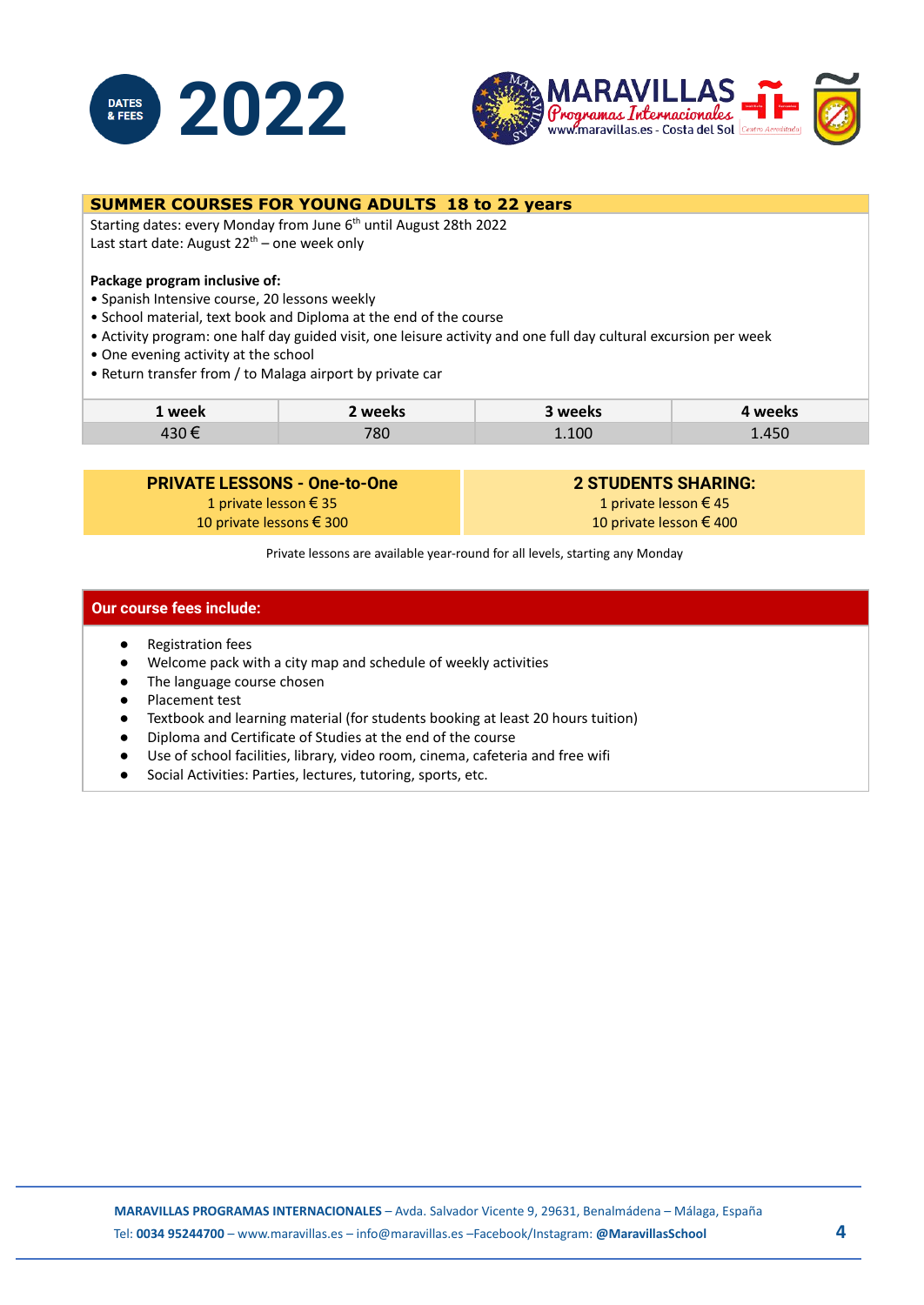



# **SPANISH PLUS**

The following courses must be booked together with our Intensive course (please add the corresponding fees to the costs indicated below).

#### **FLAMENCO DANCE LESSONS**

Based on private lessons. STARTING DATES: any time of the year **3 hours / week - € 145 / week**

#### **COOKING CLASSES**

Based on private classes. STARTING DATES: any time of the year **3 hours / week - Course fees: 1 week € 155 / 2 weeks € 290**

#### **ANDALUSIAN HANDICRAFT COURSES**

Based on private lessons. STARTING DATES: any time of the year. **1 week 6 hours - course fees: € 190 2 weeks 12 hours - course fees € 360**

#### **TRANSFER SERVICE:**

From Malaga International Airport to Benalmádena by private car: **One way: € 45 - Return: € 80 per person** Extra person (travelling together to the same address): supplement  $5 \in \text{per}$  journey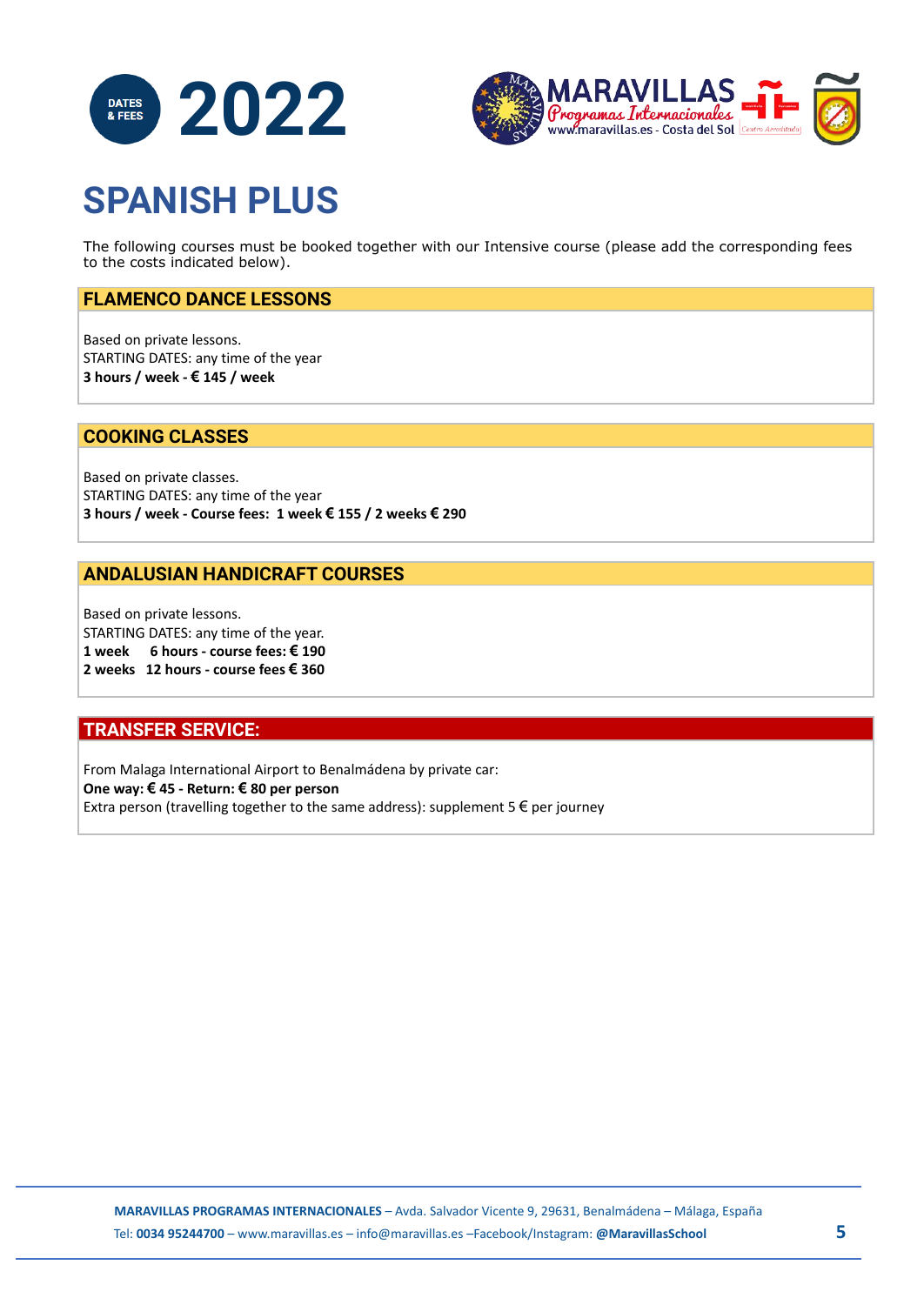



#### **ACCOMMODATION RATES ADULT COURSES 18+ years**

All housing will be reserved for you from the Sunday prior to the start of the course to the Saturday (recommended) or Sunday after the end of the course. Additional nights before or after the course may be booked at extra charge. No refund is given for early departure.

### **HOST FAMILY ACCOMMODATION**

We arrange the stay in carefully selected host-families on either a single room or shared basis with breakfast or half board (breakfast & dinner). Double rooms are only available to 2 students (friends, relatives etc.) booking together.

| Prices in $EUROS$ - Per person / week |                                                                                                      |            |  |  |
|---------------------------------------|------------------------------------------------------------------------------------------------------|------------|--|--|
|                                       | <b>Bed &amp; Breakfast</b>                                                                           | Half board |  |  |
| STANDARD Host family double room      | 190€                                                                                                 | $219 \in$  |  |  |
| Single room supplement                | June to September: $42 \in \text{per week}$<br>January to May and October to December: 28 $\epsilon$ |            |  |  |

### **ACCOMMODATION IN INDEPENDENT APARTMENTS AND RESIDENCES**

**Category A –** There is a large variety of apartments for rental in Benalmadena: from privately owned apartments or studios in a tourist complex with lots of comforts.

*Prices below are indicative depending on availability, size or period of your stay. Please ask for a quote.*

#### **Shared apartment belonging to the school, next to the school**

- ●**Category B –** Shared apartment **"Conors"** with single and double bedrooms, shared bathrooms and common areas: living room with air-conditioning, fully furnished kitchen, wifi, etc.
- ●**Category B** Shared apartment **"Parquemiel"** with single bedrooms all with air conditioning, shared bathrooms and common areas: living room, fully furnished kitchen, wifi, etc.
- ●**Category B** shared apartment **"Torremiel"** with 2 double bedrooms with air conditioning, shared bathroom, fully furnished kitchen, wifi etc.

| Category                                                                                                                                                                     | Low season:<br>Jan / June & Oct/ Dec | <b>High Season:</b><br><b>July and September</b> | <b>AUGUST 2022</b> |  |  |  |  |
|------------------------------------------------------------------------------------------------------------------------------------------------------------------------------|--------------------------------------|--------------------------------------------------|--------------------|--|--|--|--|
| Prices in €UROS - Per person / week                                                                                                                                          |                                      |                                                  |                    |  |  |  |  |
| A: Self catering apartments in Benalmadena<br>prices are indicative, depending on type of apartment, the period and the length, the prices may vary - please ask for a quote |                                      |                                                  |                    |  |  |  |  |
| $A$ – single occupancy                                                                                                                                                       | 340€                                 | 460€                                             | 560€               |  |  |  |  |
| $A -$ double room $*$                                                                                                                                                        | 190€                                 | 250€                                             | 300€               |  |  |  |  |
| Category (Owned by the school)                                                                                                                                               | Low season:<br>Jan / June & Oct/ Dec | High Season:<br><b>July to September</b>         |                    |  |  |  |  |
| <b>B</b> - "Residencial Conors"                                                                                                                                              |                                      |                                                  |                    |  |  |  |  |
| $B -$ Single room                                                                                                                                                            | 140€                                 | 200€                                             |                    |  |  |  |  |
| $B -$ Double room <sup>*</sup>                                                                                                                                               | 120€                                 | 160€                                             |                    |  |  |  |  |
| <b>B: "Residencial Parquemiel</b>                                                                                                                                            |                                      |                                                  |                    |  |  |  |  |
| Single room                                                                                                                                                                  | 150€                                 | 225€                                             |                    |  |  |  |  |
| <b>B: Residencial "Torremiel"</b>                                                                                                                                            |                                      |                                                  |                    |  |  |  |  |
| Single room                                                                                                                                                                  | 168€                                 | 210€                                             |                    |  |  |  |  |
| Double room*                                                                                                                                                                 | 130€                                 | 170€                                             |                    |  |  |  |  |
| Apartment for exclusive use                                                                                                                                                  | 250€                                 | 350€                                             |                    |  |  |  |  |

● **SUPPLEMENT** of € 15,00 for key delivery (except when students arrive on weekdays, during office hours) We STRONGLY recommend booking the Transfer service by private car from the airport (€45) on arrival to avoid paying the KEY DELIVERY SUPPLEMENT

Double rooms are only available to 2 students (friends, relatives etc.) booking together.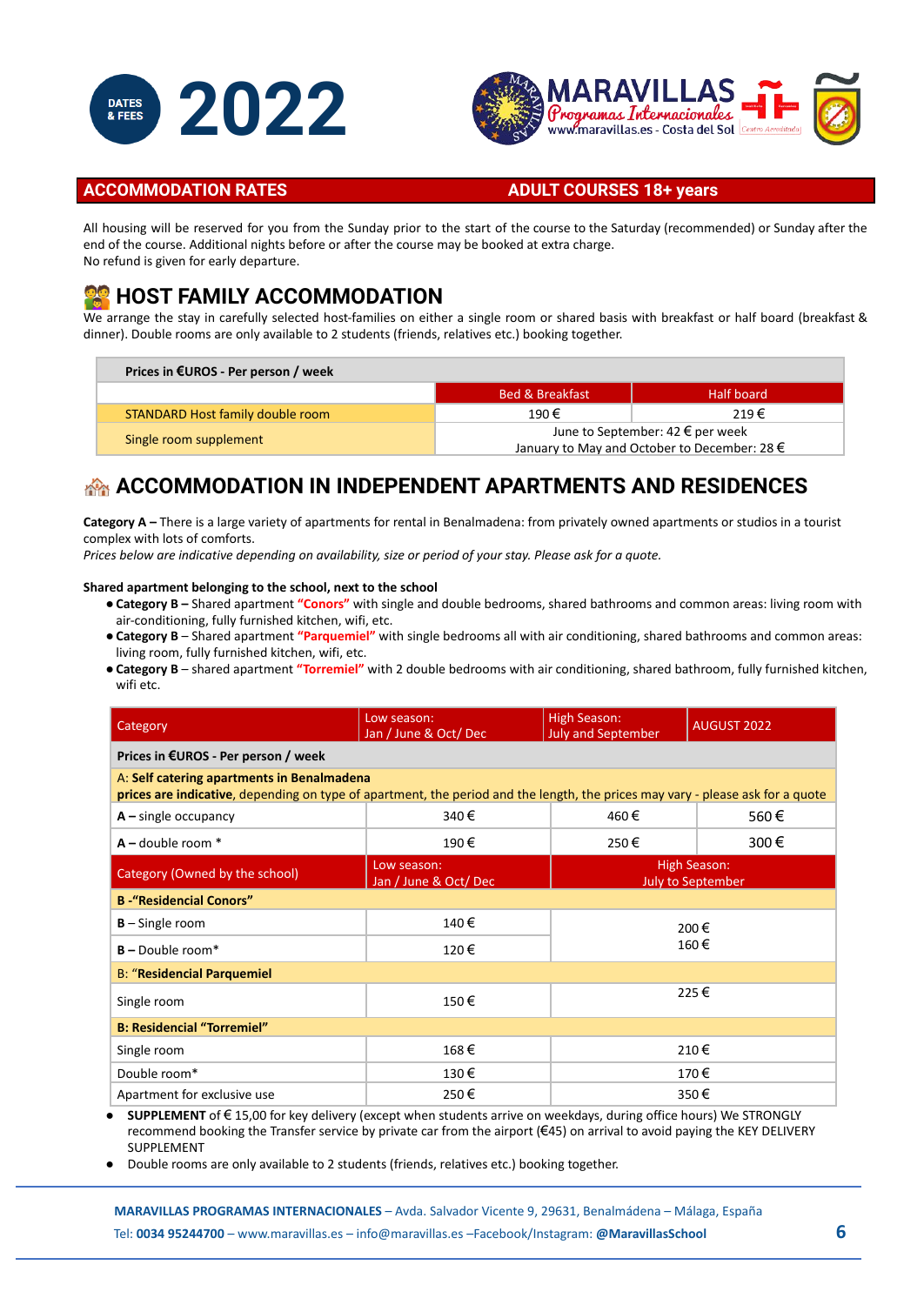



### **SPANISH LANGUAGE COURSES FOR TEENAGERS - 13 TO 17 YEARS**

Designed for young people aged between 13 and 17 years, this ALL-INCLUSIVE course combines formal classroom tuition with a varied programme of leisure activities to introduce the children to Spanish culture, sports and lifestyles. Activity programmes are designed to ensure that students obtain the maximum benefit and enjoyment from their time spent outside the classroom. Programmed excursions provide an excellent opportunity for students to explore the localities and attractions further afield.

The accommodation is always provided with local host-families, previously inspected, in double rooms (sharing with another student of similar age and different nationality)

# **EASTER COURSES FOR TEENAGERS**

An excellent opportunity for those students who need an immersion in Spanish to help completing the school year or just a short break in the sun before returning to school. **Beginners in Spanish** are not admitted.

#### **Dates and fees – Easter 2022**

| <b>Full program:</b><br>Monday | 1 week | 2 weeks     | 3 weeks     | 4 weeks     |
|--------------------------------|--------|-------------|-------------|-------------|
| 11/04                          | 670€   | 1.115€      | $1.610 \in$ | $2.033 \in$ |
| 18/04                          | 670€   | $1.115 \in$ | 1.610       |             |
| 25/04                          | 670€   | 1.115€      |             |             |

#### **INCLUDING**

- 15 hours (x 60 minutes) tuition per week, morning lessons in groups of max. 15 students
- Grading test on arrival and Certificate of Attendance at the end of the course
- Text book and school material
- Family accommodation, double rooms and full board (packet lunch at midday)
- 3 afternoons of sports and social activities at school or on the beaches.
- One half day visit per week to local places of interest: Malaga, Nerja or Marbella
- One full day excursion, on Saturday, to Granada, Seville, Ronda or Cordoba with entrance fees to monuments
- Spanish teachers accompanying the group on all visits and excursions
- Supervision by our team of teachers / free time monitors for the activities
- One welcome party and other supervised evening activities
- Return transfer by private car from / to Malaga airport with assistance

|                                                       | 1 week - € 2 weeks - € 3 weeks - € 4 weeks - € |       |                |                |
|-------------------------------------------------------|------------------------------------------------|-------|----------------|----------------|
| Lessons only                                          | 182 €                                          | 350 € | 518 $\epsilon$ | 660 $\epsilon$ |
| <b>Day camp</b> (lessons, lunches and all activities) | 410€                                           | 725€  | 983€           | 1.258          |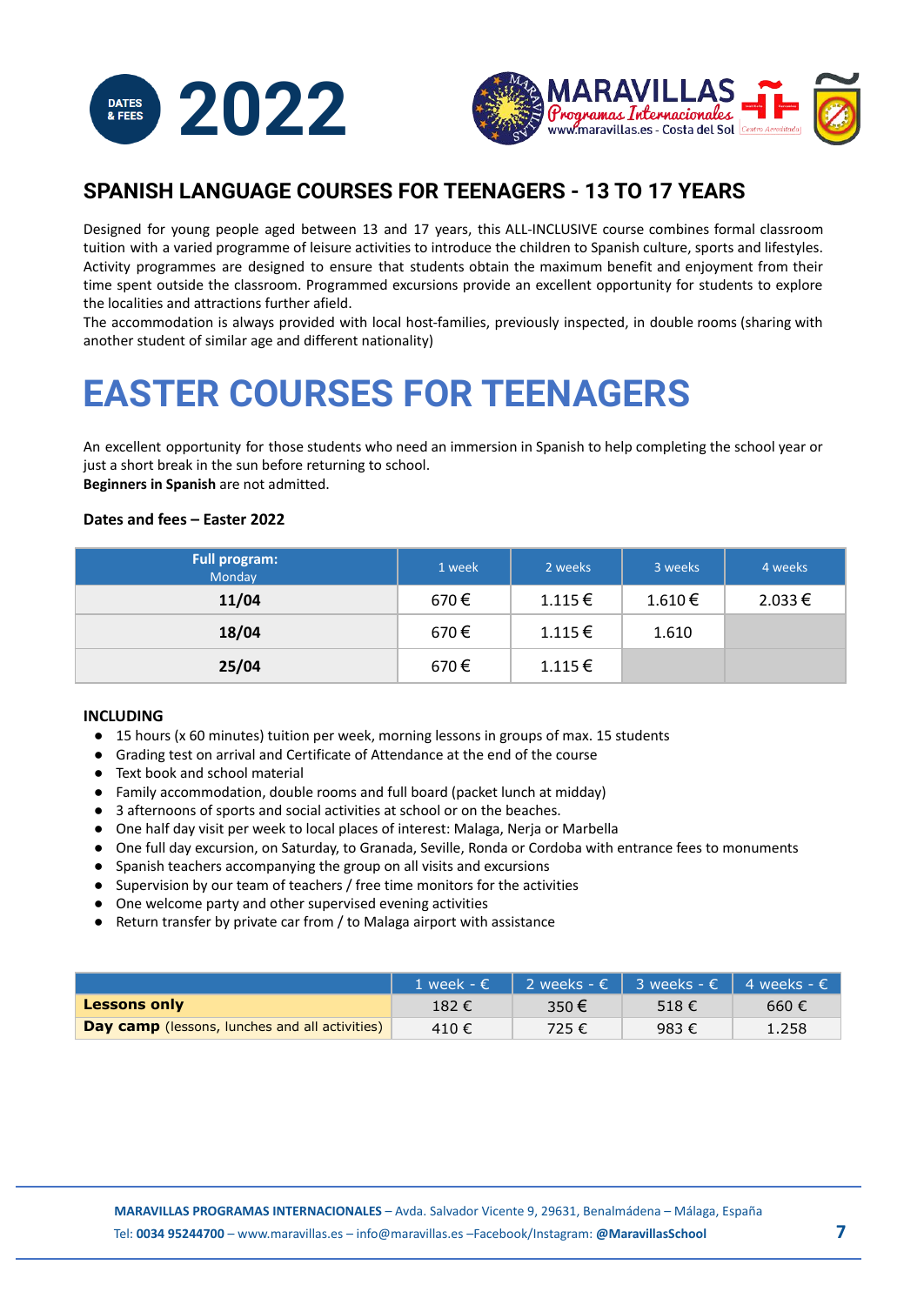



## ☀️ **SUMMER COURSES FOR TEENAGERS - 13 to 17 years**

These courses are held during school holidays – **June to August** - with flexible starting dates and lots of social and sport activities, visits and excursions in an international atmosphere!

The **SUMMER COURSE FOR TEENAGERS** is open from the **6 th of June to the 29nd August 2022** The students can enrol on any Monday – All levels accepted.

#### **Complete beginners are accepted every Monday.**

For those students enrolled in this programme the **arrival and departure should be on SUNDAYS**

*All-inclusive package – per week*

#### **INCLUDING**

- 15 hours (x 60 minutes) tuition per week. Grading test on arrival and Certificate of Attendance at the end of the course.
- Text book and school material
- Family accommodation, double, triple rooms and full board (Hot buffet lunch, from Monday to Friday at the school canteen)
- Free Wifi
- Dance lessons: Sevillanas, Salsa and other Latino dances
- Daily activities: sports on the beach, swimming at the pool or social activities at the school; once a week a special activity is offered: either the mini-cruise on the Mediterranean Sea, the cable-car to the Calamorro mountain, or Aqua Mijas Waterpark, or Sealife Aquarium, etc. Private transport and entrances included.
- One half day guided visit per week to local places of interest. Visits available: Malaga, Marbella, Mijas and Nerja
- One full day guided excursion, every Saturday with entrance fees to museums and monuments. Excursions available: GRANADA, SEVILLA, CORDOBA and RONDA
- Spanish teachers accompanying all visits and excursions
- Supervision by our team of teachers / free time monitors
- 3 Evening activities: fancy dress parties, Cinema, Prison island and others
- Return transfer by private car from / to Malaga airport with assistance

#### **UM SERVICE**

Young children traveling without a parent or legal guardian are considered to be **Unaccompanied Minors** (UM). Most airlines provide a service to assist these children from their point of departure to their final destination. If you book the UM service with your airline, we will provide in advance the name and telephone number of the person who will pick up the student at the airport and the same person will accompany the student until the boarding gate.

The supplements are:

- $\bullet$  On arrival 15 $\epsilon$
- On arrival and departure  $\epsilon$  35

Information about this service must be provided 2 weeks before the student's arrival latest.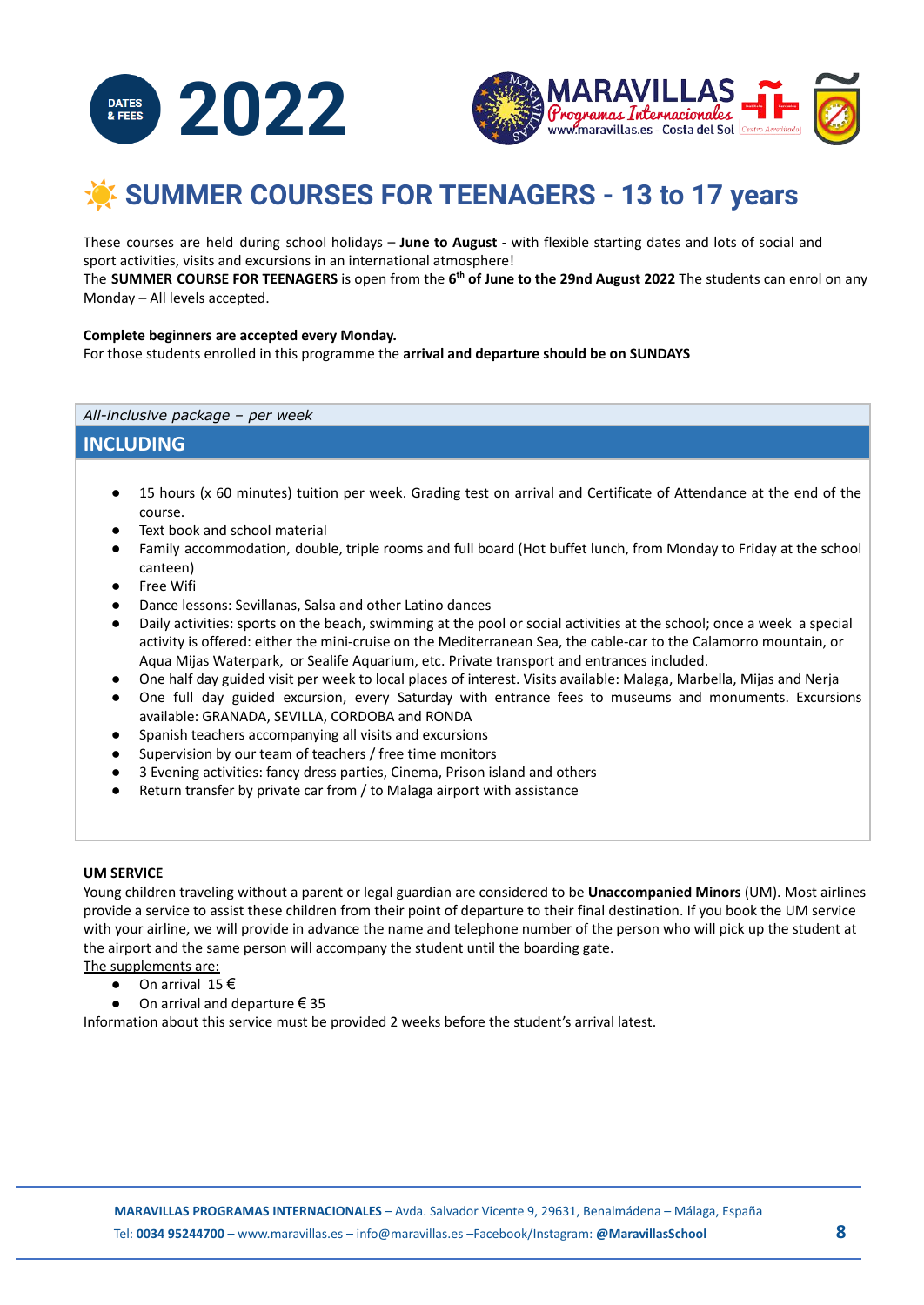



### **SUMMER COURSE FOR TEENAGERS All-Inclusive package**

| <b>Starting dates June / July 2022</b><br>June: Monday 6 <sup>th</sup> , 13 <sup>th</sup> , 20 <sup>th</sup> and 27 <sup>th</sup> / July: Monday 4 <sup>th</sup> , 11 <sup>th</sup> , and 18 <sup>th</sup>                                                                                                |                                                                                                   |         |         |         |         |  |  |
|-----------------------------------------------------------------------------------------------------------------------------------------------------------------------------------------------------------------------------------------------------------------------------------------------------------|---------------------------------------------------------------------------------------------------|---------|---------|---------|---------|--|--|
| 1 week                                                                                                                                                                                                                                                                                                    | 2 weeks                                                                                           | 3 weeks | 4 weeks | 5 weeks | 6 weeks |  |  |
| 710                                                                                                                                                                                                                                                                                                       | 1.350                                                                                             | 1.960   | 2.530   | 3.135   | 3.752   |  |  |
| <b>Starting dates August 2022</b><br>Monday 25 <sup>th</sup> of July, 1st, 8 <sup>th</sup> , 16 <sup>th</sup> and 22 <sup>nd</sup> of August                                                                                                                                                              |                                                                                                   |         |         |         |         |  |  |
| 657                                                                                                                                                                                                                                                                                                       | 1.285                                                                                             | 1.870   | 2.475   | 2.970   |         |  |  |
|                                                                                                                                                                                                                                                                                                           |                                                                                                   |         |         |         |         |  |  |
|                                                                                                                                                                                                                                                                                                           | Starting any Monday from the 6 <sup>th</sup> of June. Last start date: 22 <sup>nd</sup> of August |         |         |         |         |  |  |
| Day camp: including 15 hours tuition weekly, welcome pack, entry test, Diploma at the end of the course, loan of text<br>book, school material, hot buffet lunch from Monday to Friday and all activities, visits and excursions with entry fees to<br>monuments included, evening activities and parties |                                                                                                   |         |         |         |         |  |  |
| 435                                                                                                                                                                                                                                                                                                       | 855                                                                                               | 1.265   | 1.650   | 2.040   | 2.415   |  |  |
| Spanish lessons: including 15 hours tuition weekly, welcome pack, entry test, Diploma at the end of the course, loan of<br>text book, school material                                                                                                                                                     |                                                                                                   |         |         |         |         |  |  |
| 182                                                                                                                                                                                                                                                                                                       | 350                                                                                               | 518     | 660     | 825     | 980     |  |  |



### **SAILING & WATERSPORTS ACTIVITIES\***

Summer course with Water Sport activities (sailing lessons, paddlesurf, kayak) at the CLUB NAUTICO – Benalmádena. Beginners to elementary levels. **Length of the course:**

**GOLF LESSONS\***

Summer course with golf lessons at the 9-hole Benalmadena Golf Club. Beginners to elementary levels.

**Length of the course:** 2 weeks (8 hours) supplement **€ 190**

2 weeks (12 hours) supplement**: € 250 Dates:** from the 27th of June to the13th of August

**Dates:** from the 27th of June to the 13th of August

\*The minimum number of participants is 3 students. In case of less participants, the course will be cancelled and the course fee refunded.

#### **SUPPLEMENTS**

| Supplement in case of night arrivals/departures                                        |  |  |  |  |  |
|----------------------------------------------------------------------------------------|--|--|--|--|--|
| Arrivals: 07:00 / 22:00 no supplement. Departure between 09:00 and 23:00 no supplement |  |  |  |  |  |
| For arrivals / departure on other times there will be an extra charge of $\epsilon$ 25 |  |  |  |  |  |
| <b>EXTRA NIGHT</b> - Full board accommodation with a Spanish host family<br>35€        |  |  |  |  |  |
| Special diet supplement: coeliac, lactose free, gluten free, vegan<br>15 € / week      |  |  |  |  |  |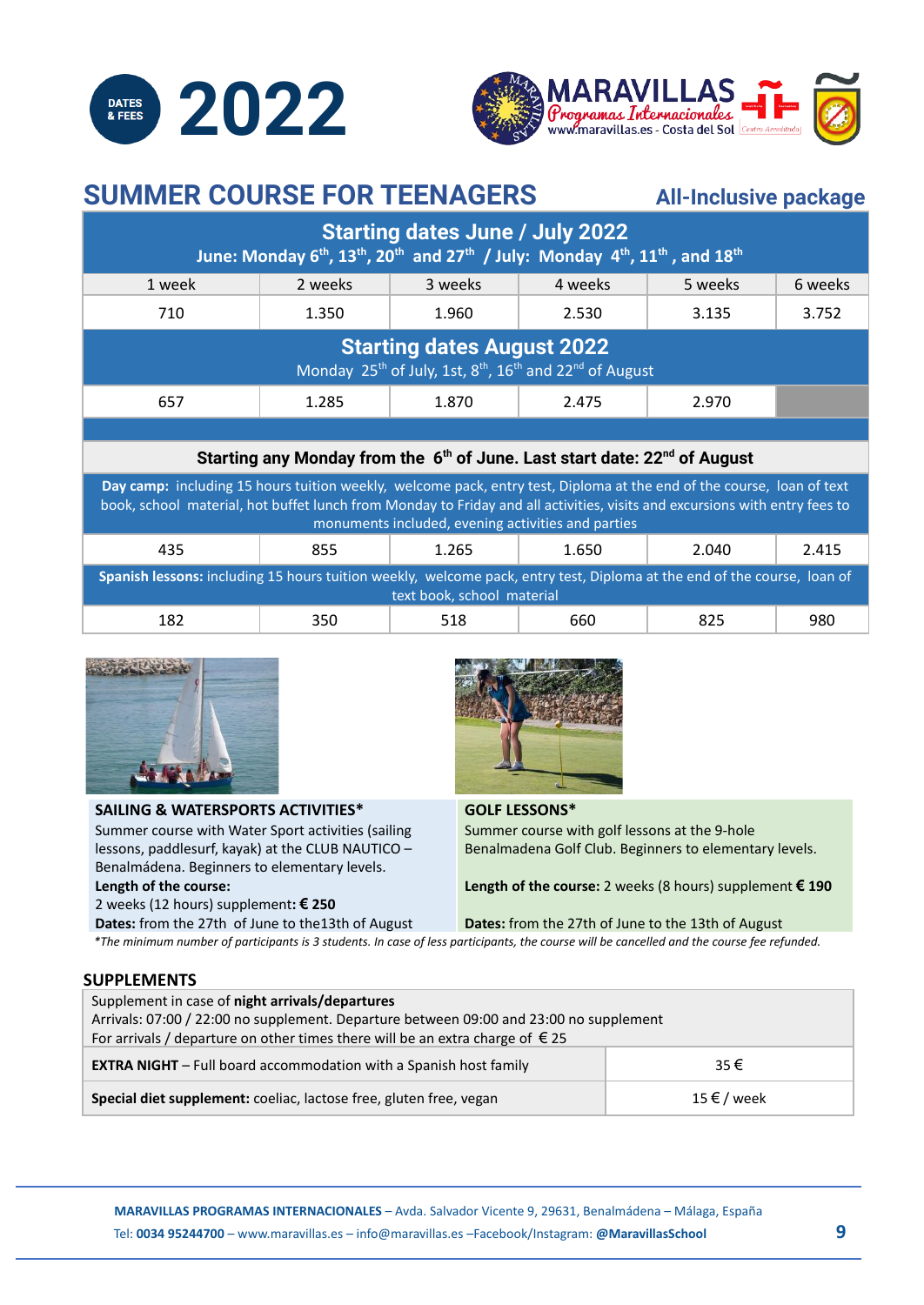



## **CLOSED SCHOOL GROUPS MINI - STAYS**

This program has been designed for school groups interested in spending one week in Benalmádena with a program inclusive of Spanish lessons, sports and social activities, conferences on history, literature or other subjects. This program is available all year round also for 14 and 21 nights.

- 15 hours tuition per week, taught by experienced teachers, 5 mornings per week. All levels available: from beginner to advanced.
- Assessment test and Certificate of Attendance at the end of the course
- 7 days / 6 nights with host-family accommodation, double rooms and on full board.
- Orientation tour in town
- Cooking classes we prepare the paella!
- One hour flamenco dance lesson
- Return transfer from the airport to Benalmádena with assistance
- Two afternoons of sports or activities at school (seminar, movies etc.)
- A visit to Malaga, by light train, accompanied by the teachers: train fares and entrance fees included
- Free places for the teachers, with family accommodation and single room

#### **Price per person- based on a group of 15 + 2 group leaders: from € 420**

### **SAMPLE ITINERARY:**

| Sunday                                                                                                                            | Monday                                                                                                                    | Tuesday                                                                                                                                                             | Wednesday                                                                                                                                          | Thursday                                                                                                             | Friday                                                                                                                                                | Saturday                                           |
|-----------------------------------------------------------------------------------------------------------------------------------|---------------------------------------------------------------------------------------------------------------------------|---------------------------------------------------------------------------------------------------------------------------------------------------------------------|----------------------------------------------------------------------------------------------------------------------------------------------------|----------------------------------------------------------------------------------------------------------------------|-------------------------------------------------------------------------------------------------------------------------------------------------------|----------------------------------------------------|
| Arrival to<br>Malaga airport<br>and transfer by<br>private coach to<br>Benalmadena to<br>meet the host<br>families.<br>Free time. | $09:30 - 13:00$<br>Spanish lessons.<br>13:30<br><b>Cookery lesson</b><br>Orientation tour<br>in town with our<br>teachers | $09:30 - 13:00$<br>Spanish lessons.<br>13:30 hot buffet<br>lunch at the<br>school<br>15:00 Visit to<br>Malaga by light<br>train.<br>Return to<br><b>Benalmadena</b> | $09:30 - 13:00$<br>Spanish lessons.<br>13:30 hot buffet<br>lunch at the school<br>15:00 sports<br>activities on the<br>beach with an<br>instructor | $09:30 - 13:00$<br>Spanish lessons.<br>13:30 hot buffet<br>lunch at the<br>school<br><b>Flamenco</b> dance<br>lesson | $09:30 - 13:00$<br>Spanish lessons.<br>13.30 hot buffet<br>lunch at the<br>school<br>15:00 sports<br>activities on the<br>beach with an<br>instructor | Free time<br>before<br>departure to<br>the airport |
| Dinner with the<br>host families                                                                                                  | Dinner with the<br>host families                                                                                          | Dinner with the<br>host families                                                                                                                                    | Dinner with the<br>host families                                                                                                                   | Dinner with the<br>host families                                                                                     | Dinner with the<br>host families                                                                                                                      |                                                    |

#### **Other activities available:**

- Spanish movies at the school, followed by a debate with the teachers
- Conferences and seminars on Spanish Art, literature, history or the Spanish Education System, the popular traditions in Spain etc.
- Sports at the sports center or on the beach: badminton, football, tennis, athletics, swimming, etc.
- Evening Flamenco show at a Tablao
- Full day excursions to Granada, or Seville or Ronda or Cordoba, by private coach and Spanish group leader
- Half day visits by private coach to Nerja, Marbella, Gibraltar, Ronda etc.
- Meetings with Spanish High school students or integration in the high school courses
- Visits: Tivoli World Fun fair, Aqualand, Cable-car, Mini-cruise along the Mediterranean coast, Sealife Aquarium, Selwo Marina Dolphinarium, Butterfly Park, Chocolate factory, Kayak on the lake, Prison Island escape room etc.
- Visit to local companies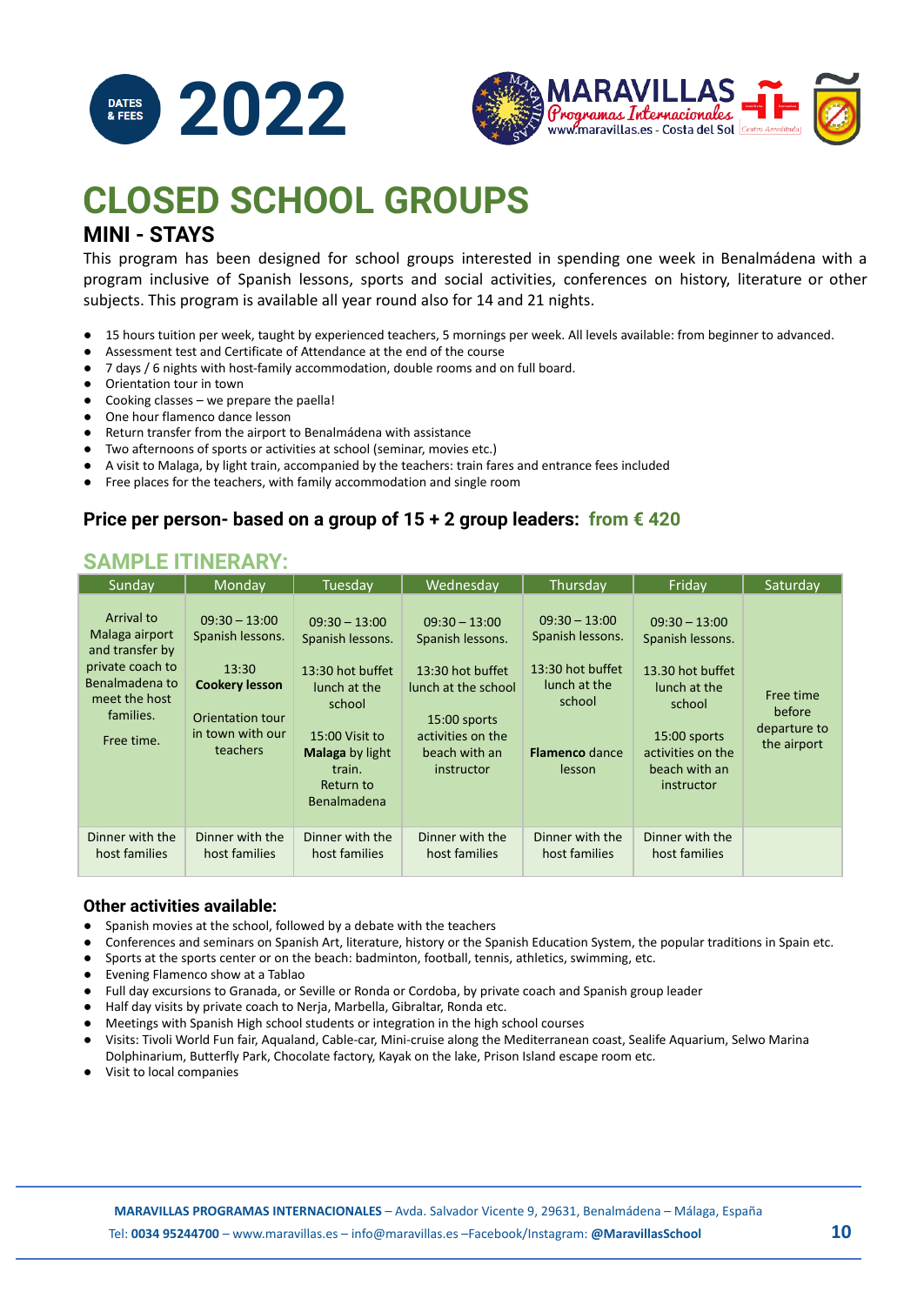



# **ACADEMIC YEAR AT COLEGIO MARAVILLAS HIGH SCHOOL STUDENTS: 16 / 18 years**

Colegio Maravillas, a secondary school officially recognized by the Ministry of Education and Science of Spain, offers foreign students the possibility to spend the academic year on its premises in Benalmádena, on the Costa del Sol.

#### **Starting dates and fees:**

| September 2022 / June 2023     | € 13.820 |
|--------------------------------|----------|
| September 2022 / January 2023  | € 6.900  |
| September 2022 / December 2022 | € 5.530  |

#### **THE FEE INCLUDES:**

- Selection and stay with the host-family during the school year, (including Christmas and Easter vacations), on full board basis
- Registration fees
- Supervision by a personal tutor and 24 hours assistance of our staff
- Transfer from the airport to the host-family and to the airport at the end of the course
- Orientation course on all aspects of the program, on the first day of the course
- Preparation of the required documents for the registration and recognition of studies

#### **THE PRICE DOES NOT INCLUDE:**

- Transportation from the student's country to Malaga
- Textbooks and school material
- Pocket money
- Transportation in Malaga during the school year
- Extra options / choices at the school
- Private lessons when necessary
- Health insurance (not necessary for EU students holding the European Health Insurance) and civil liability insurance for the school year

#### **Extra charges:**

Students do not have to wear uniforms, but the applicant will have to buy the school sportswear (from approx.  $\epsilon$ 40). The school provides bus transportation for those who do not live in the near area: €45 monthly for two-way transfers.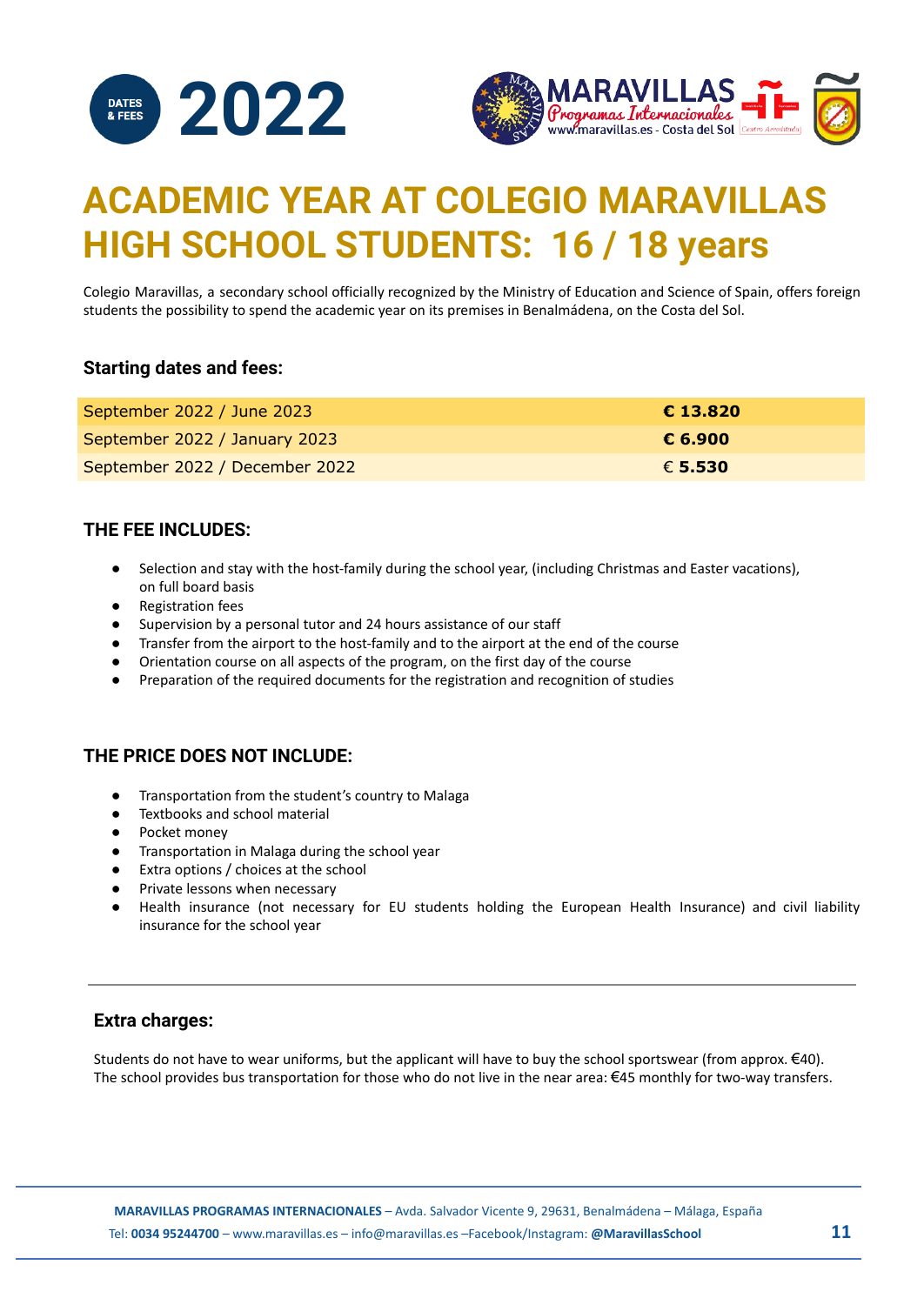



# **ONLINE COURSES WITH A TEACHER**

Should you prefer to study Spanish online, Maravillas programas internacionales has created different language courses which you can take from the comfort of your home:

### **INTENSIVE COURSE 10 LESSONS PER WEEK**

Our courses are based on mini-groups, taught by our teachers with video conference in real time. They consist in 2 hours of classes, every day, from Monday to Friday. Video conference connection for mini-groups (minimum 3 students) of the same level.

After the lessons our teacher will help you with your homework and you will be able to connect with him to ask questions during a weekly tutorial.

**Starting dates:** check dates available with us

| 1 week | 2 weeks | 3 weeks | 4 weeks |
|--------|---------|---------|---------|
| € 100  | € 200   | € 295   | € 390   |

| PREPARATION COURSE FOR THE DELE EXAM 10 HOURS PER WEEK                                                                                                                                                                                                                                                                                                                                                     |                          |
|------------------------------------------------------------------------------------------------------------------------------------------------------------------------------------------------------------------------------------------------------------------------------------------------------------------------------------------------------------------------------------------------------------|--------------------------|
| If you are planning to take the DELE Exam and you need to follow a preparation course to<br>improve your language skills we can help you!<br>Our teachers, members of the Dele examination board and with a long experience will guide<br>you through the whole process. They have an in-depth understanding of the exam structure<br>and know how to approach classes to make learning fast and effective | <b>PRICE</b><br>2 weeks: |
| Lessons are taught in 2-week sessions, 2 hours per day every afternoon and according to the<br>level of the exam, will run between 2:30 and 6:30 p.m.                                                                                                                                                                                                                                                      | € 200                    |
| <b>Starting dates:</b> check with us available dates                                                                                                                                                                                                                                                                                                                                                       |                          |

| <b>ONLINE COURSES FOR JUNIORS 10 HOURS PER WEEK</b>                                                                                                                                                                                                                        |                  |
|----------------------------------------------------------------------------------------------------------------------------------------------------------------------------------------------------------------------------------------------------------------------------|------------------|
| Study spanish with us! Enjoy our new creative, interactive and fun program!<br>Part of the virtual lessons will be dedicated to discover Andalusia: our goal is offer the<br>students a unique experience that goes beyond the language                                    | <b>PRICE</b>     |
| This virtual lessons are designed for young learners from the age of 13 and have a minimum<br>length of 2 weeks. 2 hours tuition every day, with a different schedule according to the<br>Spanish level - All levels available A0-C1 - Minimum 3 students to form a group. | 2 weeks:<br>145€ |
| <b>Starting dates:</b> check dates available with us                                                                                                                                                                                                                       |                  |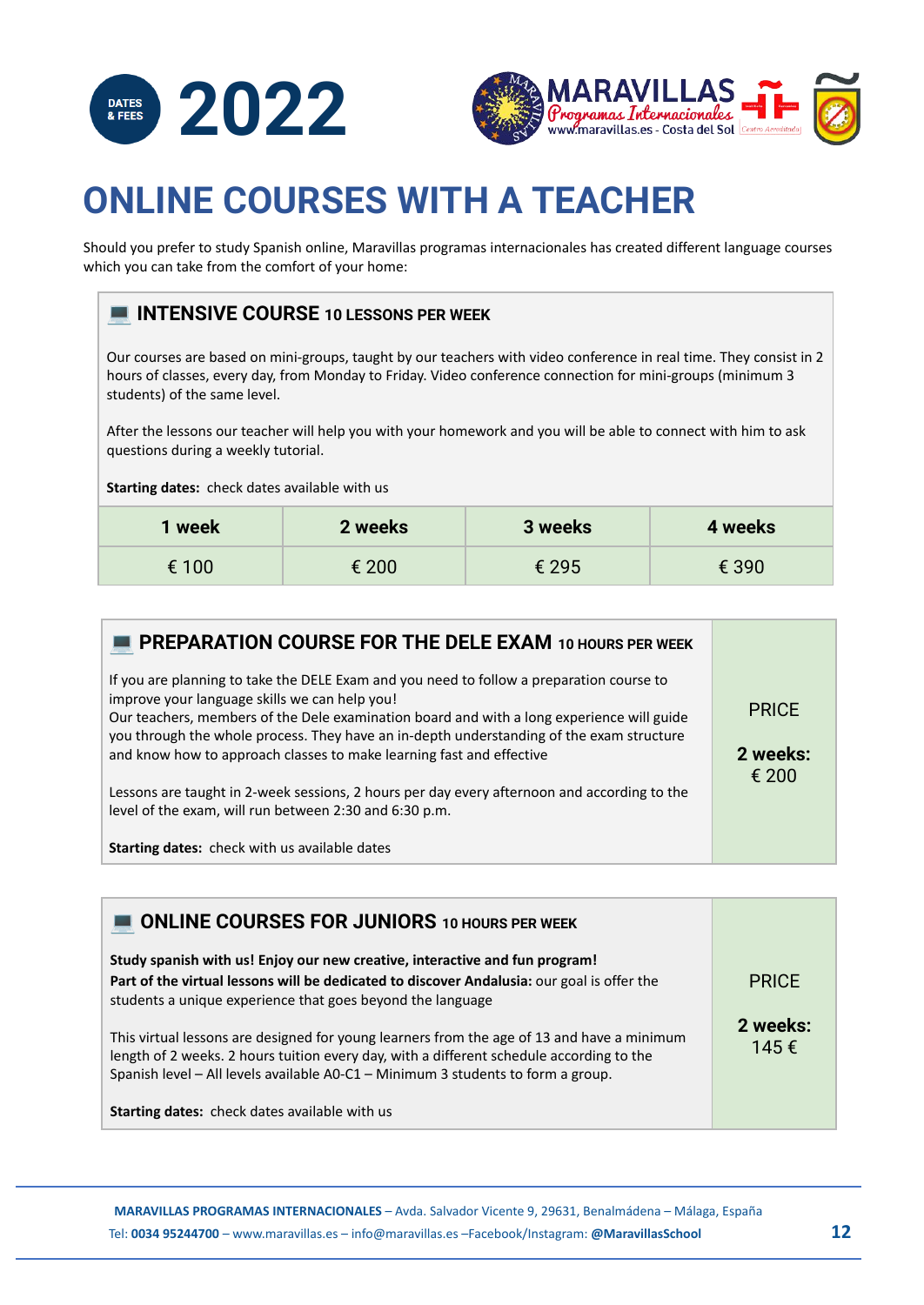



| <b>PREPARATION COURSE FOR THE SIELE EXAM</b><br>5 HOURS/ WEEK based on one-to-one lessons                                                                                                                                                                                                                                                                                                                                                                                  |                    |
|----------------------------------------------------------------------------------------------------------------------------------------------------------------------------------------------------------------------------------------------------------------------------------------------------------------------------------------------------------------------------------------------------------------------------------------------------------------------------|--------------------|
| SIELE is the Servicio Internacional de Evaluación de la Lengua Española which certifies<br>electronically the command of the Spanish language proficiency for students and<br>professionals.                                                                                                                                                                                                                                                                               | <b>PRICE</b>       |
| SIELE certifies the degree of proficiency for the Spanish language with four tests: Reading and<br>listening comprehension, Written expression and interaction and Spoken expression and<br>interaction; the exam also takes as a reference the levels established by the Common<br>European Framework of Reference for Languages (CEFR).<br>SIELE offers up to 6 types of exams adapted to your certifications needs.<br>2- week sessions. Starting any time of the year. | 10 hours:<br>€ 300 |

| <b>ONLINE TEACHER TRAINING</b>                                                                                                                                                           |                   |
|------------------------------------------------------------------------------------------------------------------------------------------------------------------------------------------|-------------------|
| This short course is designed for experienced non-native teachers who want to brush up on<br>their language skills, catch up on the latest trends and tools, find valuable resources for | <b>PRICE</b>      |
| teachers and practise different teaching approaches and methods.<br>Lessons are taught in 2-week sessions, 2 hours per day every day with different schedule                             | 2 weeks:<br>€ 195 |
| <b>Starting dates:</b> check dates available with us                                                                                                                                     |                   |